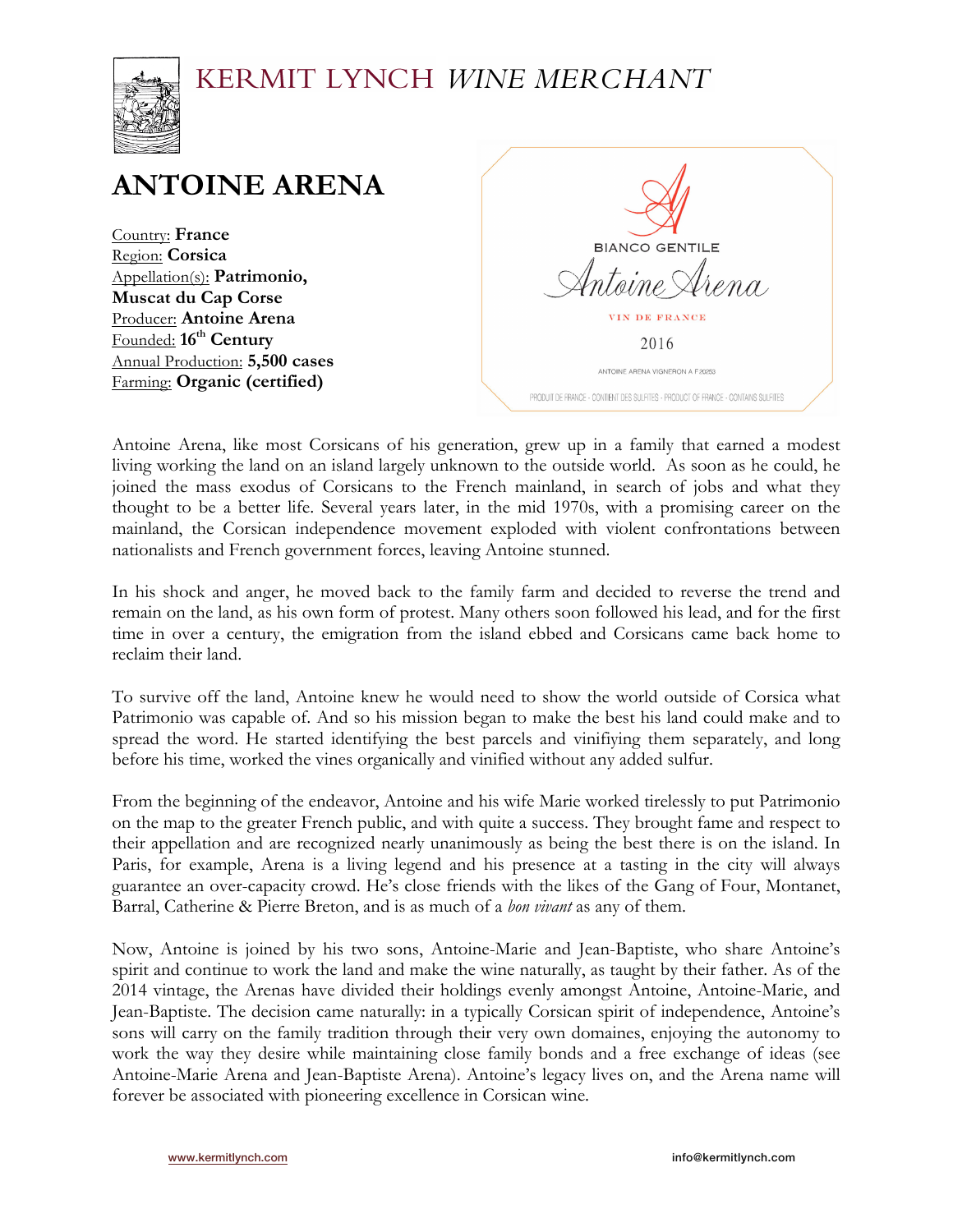

# ANTOINE ARENA**(continued)**

| Wine                                        | Blend <sup>1</sup>                   | <b>Vine Age</b>                | Soil Type                  | Vineyard<br>Area* |
|---------------------------------------------|--------------------------------------|--------------------------------|----------------------------|-------------------|
| <b>Bianco Gentile</b>                       | Bianco Gentile                       | Planted in 1997                | Clay, limestone            | .5 ha             |
| Patrimonio Blanc Carco                      | Vermentinu                           | Planted in 1987                | Limestone, chalk,<br>clay  | 1 ha              |
| Vin de France Blanc<br>"Cuvée Kermit Lynch" | 50% Bianco Gentile<br>50% Vermentinu | Planted in 1987,<br>1997       | Limestone, chalk,<br>clay  | N/A               |
| Patrimonio Rosé                             | Niellucciu                           | Planted in 2001                | Chalk, clay,<br>limestone  | .5 ha             |
| Patrimonio Rouge Carco                      | Niellucciu                           | Planted in 1987                | Limestone, chalk,<br>clay  | 2 <sub>ha</sub>   |
| Patrimonio Rouge<br>"Morta Maio"            | Niellucciu                           | Planted in 2001                | Clay, limestone,<br>schist | 2 ha              |
| <b>Muscat du Cap Corse</b>                  | Muscat à Petit Grains                | Planted in 1982,<br>1992, 1995 | Clay, limestone            | 1 ha              |
| Vin de France Muscat                        | Muscat à Petit Grains                | Planted in 1983                | Clay, limestone            | 1 ha              |

<sup>1</sup> Corsican spellings of grape varieties

\* "ha"=hectares; one hectare equals roughly two and a half acres

### **VITICULTURE / VINIFICATION**

### **Whites:**

- Hand harvested (yields usually around 40 hl/ha)
- Natural fermentation, low doses of sulfur, cement tank, no wood
- Long fermentations, then wines are aged for 6 to 8 months on fine lees in stainless steel tanks
- Wines complete malolactic fermentation
- Most vintages are bottled unfiltered

### **Reds:**

- Hand harvested (yields usually around 35 hl/ha)
- Natural fermentation, with infrequent doses of sulfur, cement *cuve*, no oak
- Long macerations from 6 to 9 weeks, with regular punch-downs
- Long *élévages*, up to 2 years in concrete tanks
- Patrimonio "Carco" *Rouge* is partially aged in 350 L, old barrels
- No fining, no filtration

### **Patrimonio Rosé:**

- Rosé made from direct press
- Malolactic fermentation is always completed
- Vines are mostly situated in the "Morta Maio" vineyard